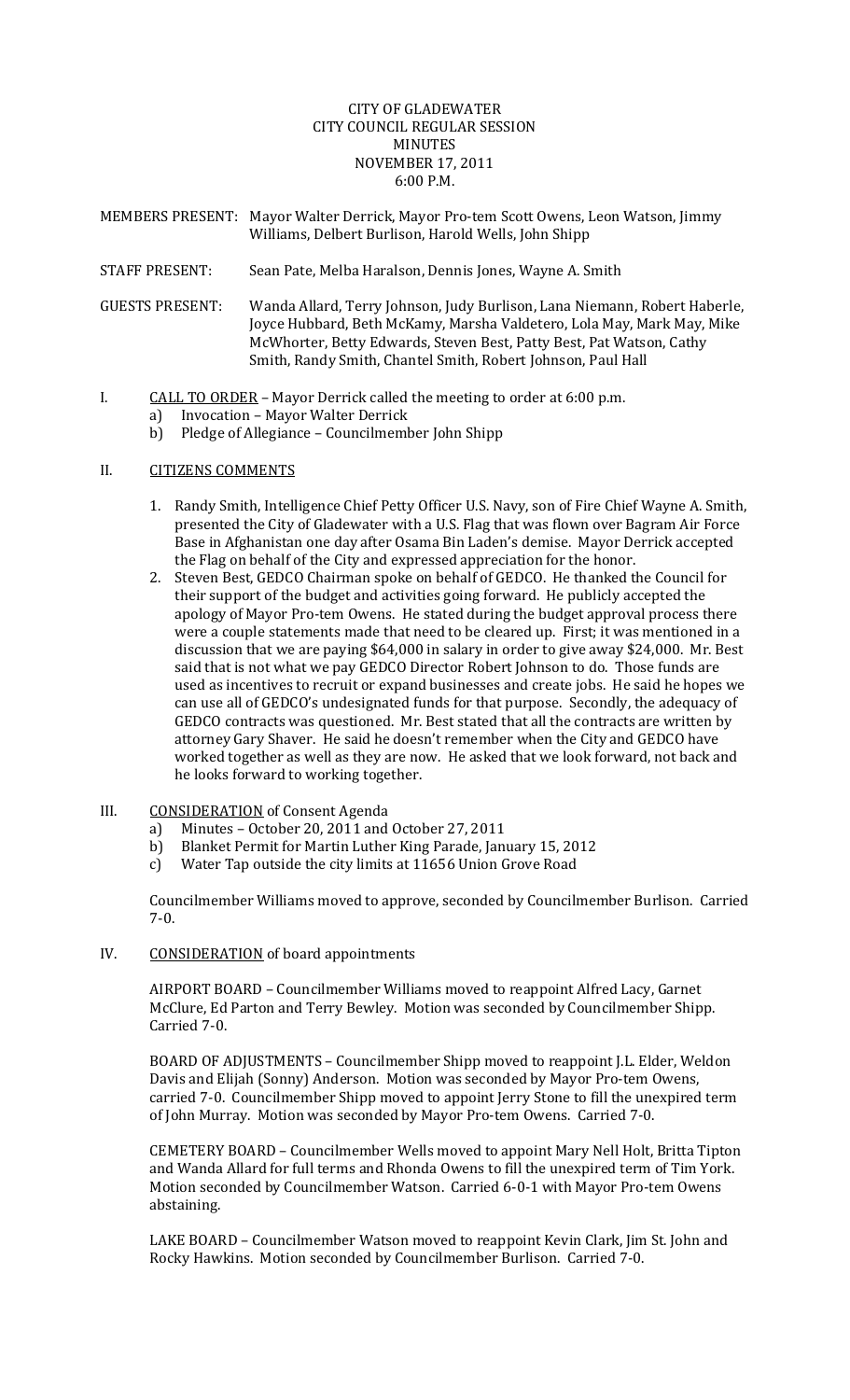CITY COUNCIL MEETING MINUTES November 17, 2011 Page 2

> LIBRARY BOARD – Councilmember Burlison moved to reappoint Darren Richardson, Vi Melton and Brenda Kaster. Motion seconded by Councilmember Watson. Carried 7‐0.

MAIN STREET BOARD ‐ Councilmember Burlison moved to reappoint Reba Smith, Elaine Roddy and Stephani Chance and to appoint Robert Johnson to fill the unexpired term of Brenda Kaster. Motion was seconded by Councilmember Williams. Carried 7‐0.

PLANNING & ZONING COMMISSION – Councilmember Shipp moved to reappoint Linda Dougan, Mark Friend, Sheila Faggans and Harry Sutphen. Motion seconded by Councilmember Watson. Carried 7‐0.

V. CONSIDERATION of request by Mike McWhorter to rename Viola Street

Mike McWhorter, 1502 E. Viola Street said wants E. Viola Street to be renamed as Paw Paw and Granny Lane in memory of his grandfather. He said his request to rename it to J.B. Edwards Street was denied back in March because there is already an Edwards Street.

Councilmember Shipp expressed concern over the long term impact of this decision. He said we all have loved ones that we would like to honor but there's other ways to memorialize them. He suggested contacting the International Star Registry or to dedicate a bench or light pole downtown. Councilmember Williams explained that every time we change a street name we have to change 9‐1‐1, the street maps, post office, etc. Mr. McWhorter said he understands.

Councilmember Shipp moved to deny the request, seconded by Councilmember Watson. Carried 7‐0.

VI. CONSIDERATION of Resolution regarding votes for Gregg County Appraisal District Board of Directors

Mayor Pro‐tem Owens moved to cast our 37 votes to A.P. Merritt, seconded by Councilmember Wells. Carried 7‐0.

VII. CONSIDERATION of Resolution regarding votes for Upshur County Appraisal District Board of Directors

Mayor Pro‐tem Owens moved to cast our 116 votes to Darrell McKnight, seconded by Councilmember Watson. Carried 7‐0.

VIII. CONSIDERATION of Guidelines and Criteria for Tax Abatement

City Manager Pate said we currently only have one business utilizing the tax abatement program. There have been questions about possible adding language in the future regarding non‐transferability and liens.

Mayor Pro‐tem Owens moved to approve the guidelines, seconded by Councilmember Williams. Carried 7‐0.

IX. EXECUTIVE SESSION pursuant to Government Code §551.074 to consult with City Attorney regarding potential litigation – Dual Construction

The Council entered into executive session at 6:34 p.m.

X. RECONVENE into open session and take any action necessary regarding potential litigation – Dual Construction

The Council reconvened into open session at 6:47 p.m. City Manager Pate announced that we have reached a settlement with Dual Construction for the Gay Avenue project for more than enough to fix the road. He said we are mindful of the school schedule and will start repairs during the spring break.